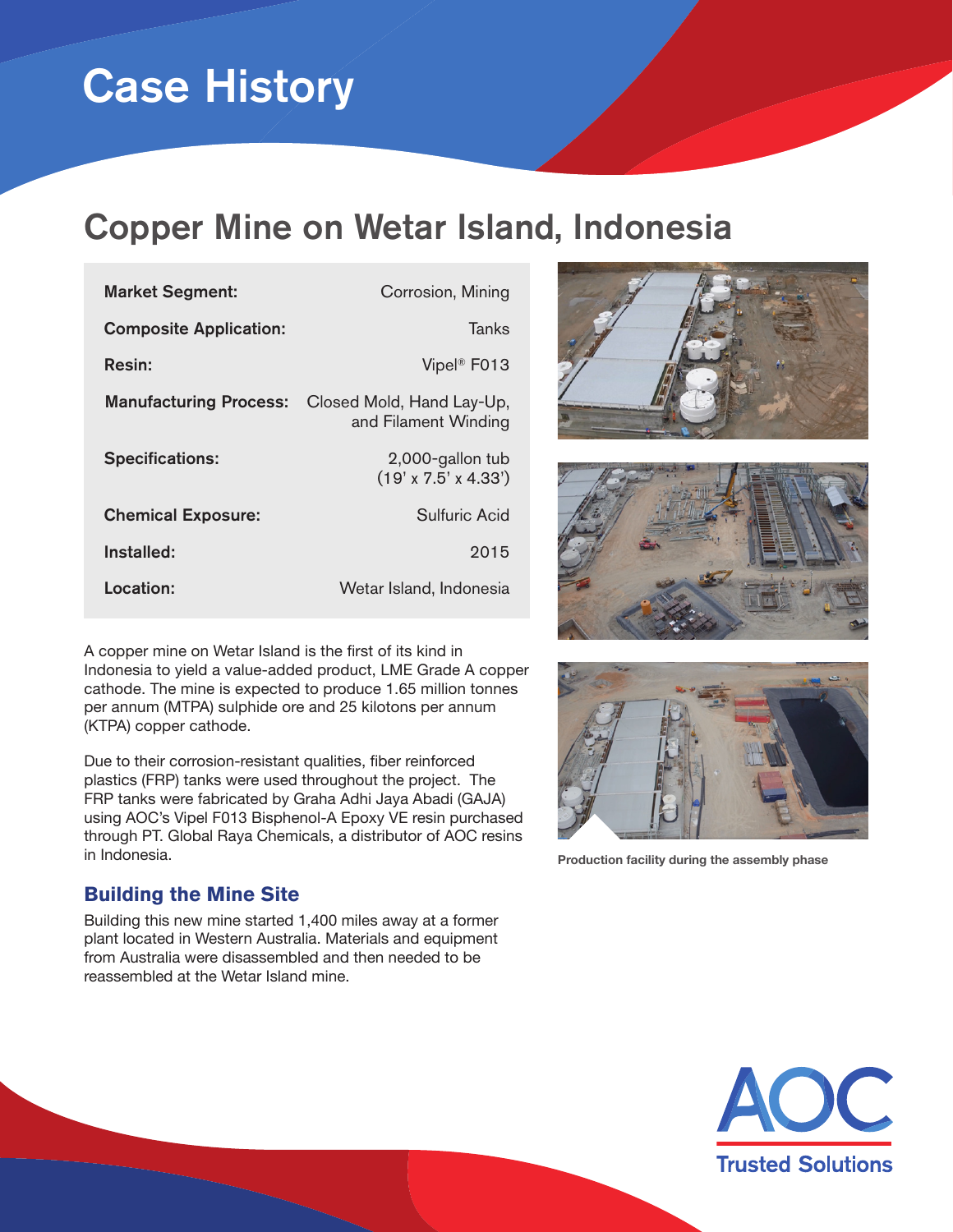The first challenge was to get the proper equipment and raw materials to the remote site, located on the north central coast of Wetar Island. The location necessitated everything be brought in by boat then transported to the site. Once in place, the reassembly of the production plant began. Moreover, the size of the working area dictated a precise timeline to ensure the right equipment and materials arrived just when they were needed.

This site did benefit from having some existing infrastructure in place from prior use as a gold mining facility. Existing infrastructure included a landing wharf, camp, roads and partially exposed copper ore bodies.

#### **Planning for Corrosion Resistance**

Once in operation, the ore would be extracted from the ground and moved to the smelter where it was broken down to remove impurities and arrive at the desired copper base.

During the smelting process the FRP tanks are filled with highly corrosive H2SO4 70% (sulfuric acid) and they needed to be protected with a corrosion-resistant resin. The GAJA team was familiar with AOC's corrosion resistant resins and found exactly what they needed in AOC's Vipel F013.

Vipel F013 series are bisphenol A epoxy-based vinyl ester resins. The resins provide wide range of corrosion resistance capabilities making it the perfect fit for the mining project.

#### **FRP Tank Production**

GAJA produced all FRP tanks for use throughout the project. With some parts being produced off-site and transferred to Wetar Island, and some being created on-site, tank production took approximately six months.

Through a closed mold application, the GAJA team manufactured the rectangular settling tank and had it shipped to the site. When it arrived, they fit together eight pieces to form a tank measuring 18 m (L) x 12 m (W) x 1 m (H).

Fabrication of a buffer tank measuring 12 m x 5 m (H) and three storage tanks sized 5 m (D) x 5 m (H) took place on-site. A hand lay-up process was used to





**Rectangular Settling Tank**